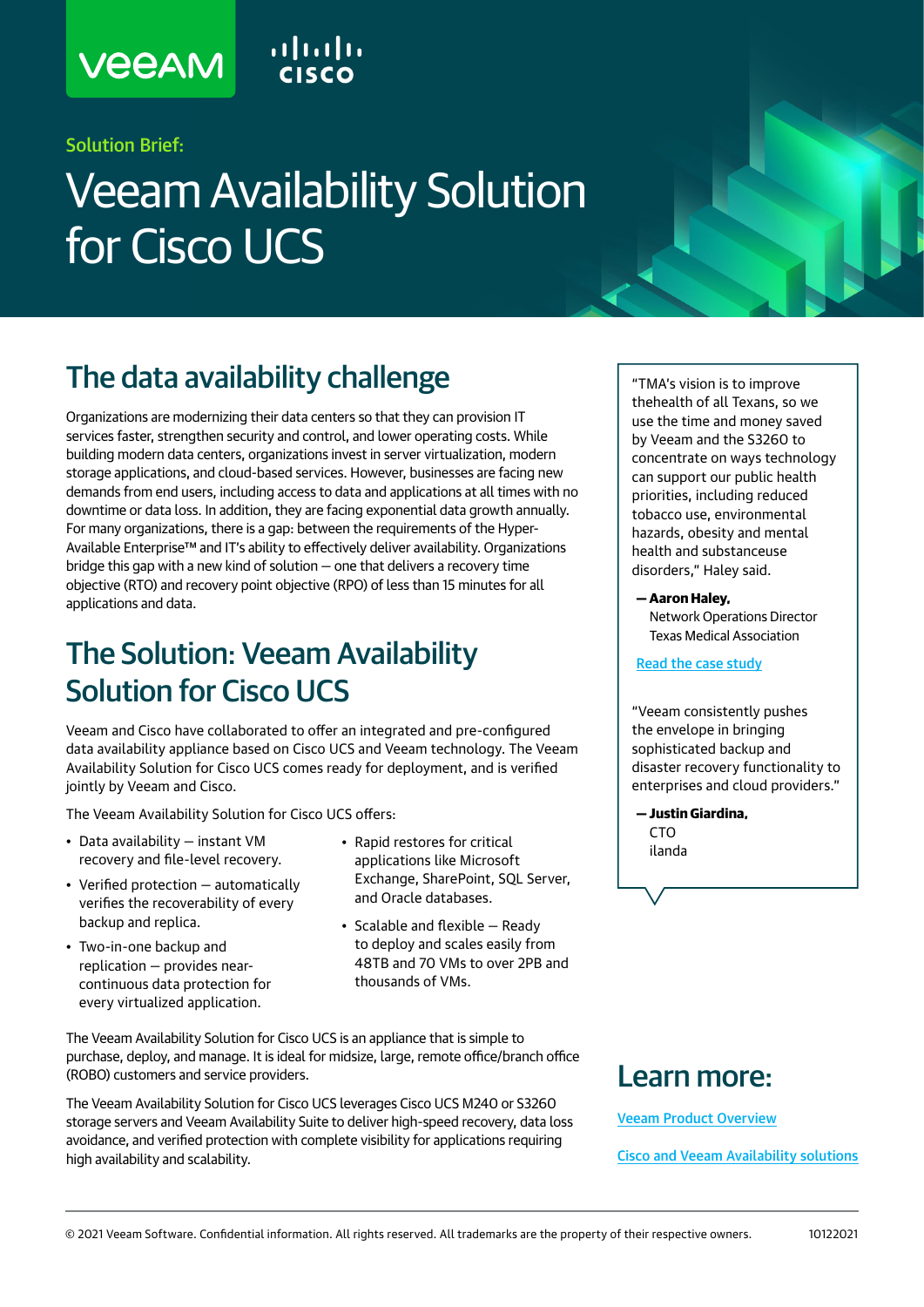Disclaimers — These recommendations are "ballpark" sizings, these are not meant to be the final configuration sizing, that is the responsibility of the Veeam systems engineer.

Also each Cisco UCS server configuration is sized to run the Veeam server, Backup Proxy and Backup Repository.

| Cisco server                                         | <b>S3260</b>                       | <b>S3260</b>                       | <b>S3260</b>                       | <b>S3260</b>                       | <b>S3260</b>                       |
|------------------------------------------------------|------------------------------------|------------------------------------|------------------------------------|------------------------------------|------------------------------------|
| <b>Model</b>                                         | S3260 M5                           | S3260 M5                           | S3260 M5                           | S3260 M5                           | S3260 M5                           |
| <b>Description</b>                                   | Full-capacity                      | Full-capacity                      | Full-capacity                      | Full-capacity                      | Full-capacity                      |
| <b>Boot Drives</b>                                   | 2x<br>480GB SAS SSD                | 2x<br>480GB SAS SSD                | 2x<br>480GB SAS SSD                | 2x<br>480GB SAS SSD                | 2 x 480GB<br><b>SAS SSD</b>        |
| <b>Storage</b>                                       | 56 x 8TB<br><b>NL-SAS HDD</b>      | 56 x 12TB<br>NL-SAS HDD            | 56 x 14TB<br><b>NL-SAS HDD</b>     | 56 x 16TB<br><b>NL-SAS HDD</b>     | 56 x 18TB<br>NL-SAS HDD            |
| <b>Raw Capacity</b><br>(excl. SSD)                   | 448TB                              | 672TB                              | 784TB                              | 896TB                              | 1,044TB                            |
| <b>Usable capacity</b><br>(excl. SSD)                | 352TB                              | 528TB                              | 616TB                              | 704TB                              | 792TB                              |
| <b>Storage</b><br>Configuration                      | $2 \times$ RAID 60 +<br>hot spares | $2 \times$ RAID 60 +<br>hot spares | $2 \times$ RAID 60 +<br>hot spares | $2 \times$ RAID 60 +<br>hot spares | $2 \times$ RAID 60 +<br>hot spares |
| <b>File System</b>                                   | 2 x ReFS + SOBR                    | 2 x ReFS + SOBR                    | 2 x ReFS + SOBR                    | $2 \times$ ReFS + SOBR             | 2 x ReFS + SOBR                    |
| <b>CPU</b>                                           | 2 x 5220R,<br>24 core each         | 2 x 5220R,<br>24 core each         | 2 x 5220R,<br>24 core each         | 2 x 5220R,<br>24 core each         | 2 x 6230R,<br>26 core each         |
| Memory                                               | 128GB                              | 128GB                              | 128GB                              | 128GB                              | 192GB                              |
| <b>OS</b>                                            | Windows Server 2019                | Windows Server 2019                | Windows Server 2019                | Windows Server 2019                | Windows Server 2019                |
| <b>Veeam Sizing*</b>                                 |                                    |                                    |                                    |                                    |                                    |
| <b>VM workloads</b><br>supported'                    | 675                                | 1,000                              | 1,200                              | 1,400                              | 1,550                              |
| Used data size*                                      | 135TB                              | 200TB                              | 240TB                              | 280TB                              | 310TB                              |
| <b>Size of VBR Backup</b><br>Repository <sup>*</sup> | 346TB                              | 506TB                              | 604TB                              | 701TB                              | 775TB                              |
| <b>Veeam Quantity</b><br>and License                 | 675 VUL of VAS                     | 1000 VUL of VAS                    | 1200 VUL of VAS                    | 1400 VUL of VAS                    | 1550 VUL of VAS                    |

#### **\* Based on these assumptions:**

VM initial average size = 200GB Retention = 30 daily, 4 weekly

VAS = Veeam Availability Suite Universal Subscription License. Includes Enterprise *Plus* Edition features.

**All Veeam sizing was done using the Veeam Size Estimation Tool on** [www.veeambp.com](http://www.veeambp.com)

Daily incr, weekly synthetic

Change rate = 7%

Data reduction from VBR = 2x

ReFS Block Cloning = enabled

Incremental backup = 10 hours

3 years of 10% data growth

VUL = Veeam Universal License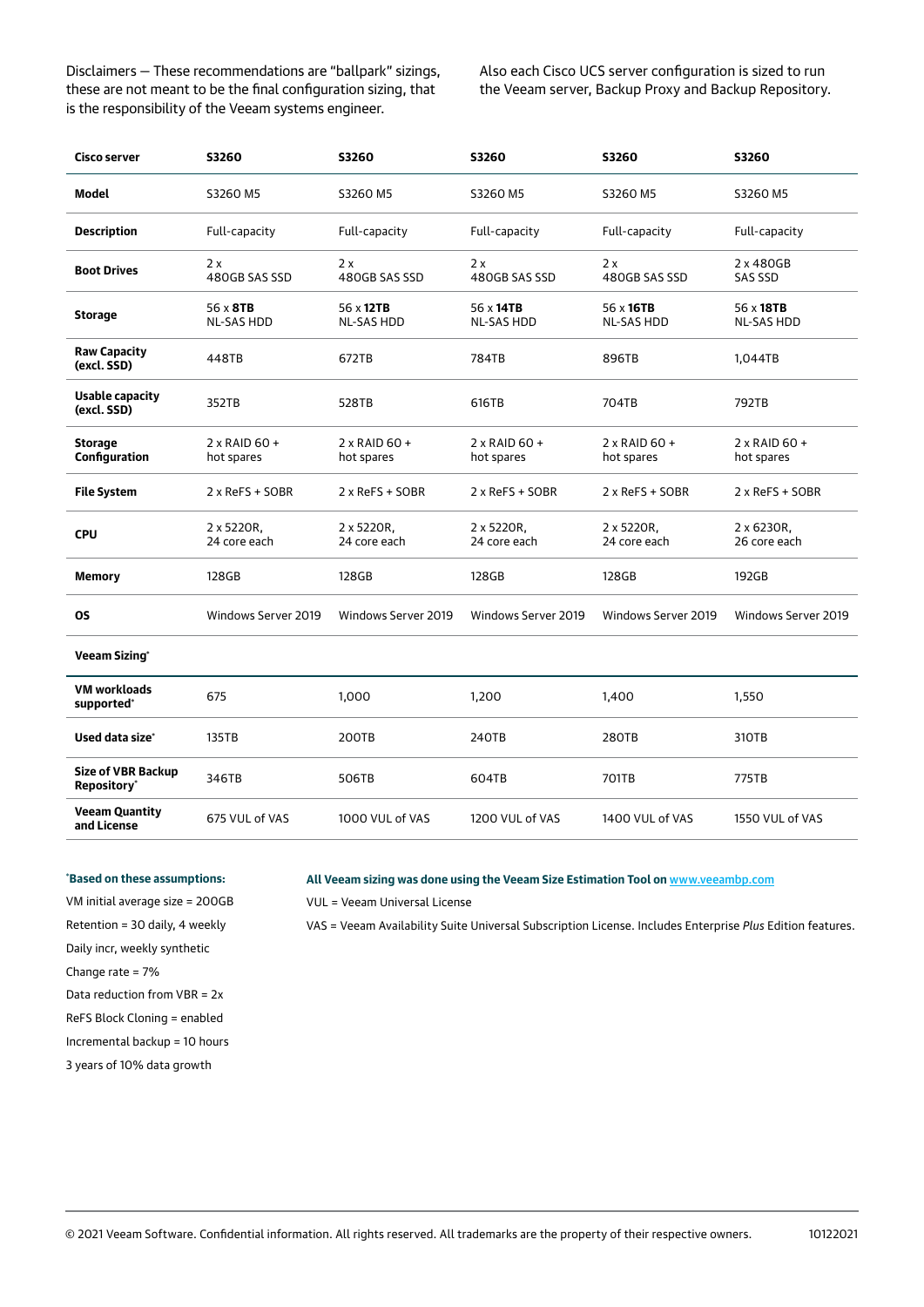Disclaimers — These recommendations are "ballpark" sizings, these are not meant to be the final configuration sizing, that is the responsibility of the Veeam systems engineer.

Also each Cisco UCS server configuration is sized to run the Veeam server, Backup Proxy and Backup Repository.

| Cisco server                             | C <sub>240</sub>           | C <sub>240</sub>         | C <sub>240</sub>         | C <sub>240</sub>         |
|------------------------------------------|----------------------------|--------------------------|--------------------------|--------------------------|
| <b>Model</b>                             | C240 M5                    | C240 M5                  | C240 M5                  | C240 M5                  |
| <b>Description</b>                       | C240 M5 72TB               | C240 M5 96TB             | C240 M5 120TB            | C240 M5 120TB            |
| <b>Boot Drives</b>                       | 2 x 400GB SAS SSD          | 2 x 400GB SAS SSD        | 2 x 400GB SAS SSD        | 2 x 400GB SAS SSD        |
| <b>Storage</b>                           | $12 \times$ 6TB NL-SAS HDD | 12 x 8TB NL-SAS HDD      | 12 x 10TB NL-SAS HDD     | 12 x 12TB NL-SAS HDD     |
| Raw Capacity (excl. SSD)                 | 72TB                       | <b>96TB</b>              | <b>120TB</b>             | 144TB                    |
| <b>Usable capacity</b><br>(excl. SSD)    | 54TB                       | 72TB                     | 90TB                     | 108TB                    |
| <b>Storage Configuration</b>             | RAID $6 + hot$ spare       | RAID 6 + hot spare       | RAID 6 + hot spare       | RAID 6 + hot spare       |
| <b>File System</b>                       | ReFS single volume         | ReFS single volume       | ReFS single volume       | ReFS single volume       |
| <b>CPU</b>                               | 2 x 4210R, 10 cores each   | 2 x 4210R, 10 cores each | 2 x 4210R, 10 cores each | 2 x 4210R, 10 cores each |
| <b>Memory</b>                            | 128GB                      | 128GB                    | 128GB                    | 128GB                    |
| <b>OS</b>                                | Windows Server 2019        | Windows Server 2019      | Windows Server 2019      | Windows Server 2019      |
| <b>Veeam Sizing*</b>                     |                            |                          |                          |                          |
| VM workloads supported*                  | 90                         | 120                      | 160                      | 200                      |
| Used data size*                          | 18TB                       | 24TB                     | 32TB                     | 40TB                     |
| <b>Size of VBR Backup</b><br>Repository* | 51TB                       | 67TB                     | 88TB                     | 108TB                    |
| <b>Veeam Quantity</b><br>and License     | 90 VUL of VAS              | 120 VUL of VAS           | 160 VUL of VAS           | 200 VUL of VAS           |

#### **\* Based on these assumptions:**

VM initial average size = 200GB Retention = 30 daily, 4 weekly Daily incr, weekly synthetic Change rate = 7% Data reduction from VBR = 2x ReFS Block Cloning = enabled Incremental backup = 10 hours 3 years of 10% data growth

#### **All Veeam infrastructure sizing was done using the Veeam Size Estimation Tool on** [www.veeambp.com](http://www.veeambp.com)

VUL = Veeam Universal License

VAS = Veeam Availability Suite Universal Subscription License. Includes Enterprise *Plus* Edition features.